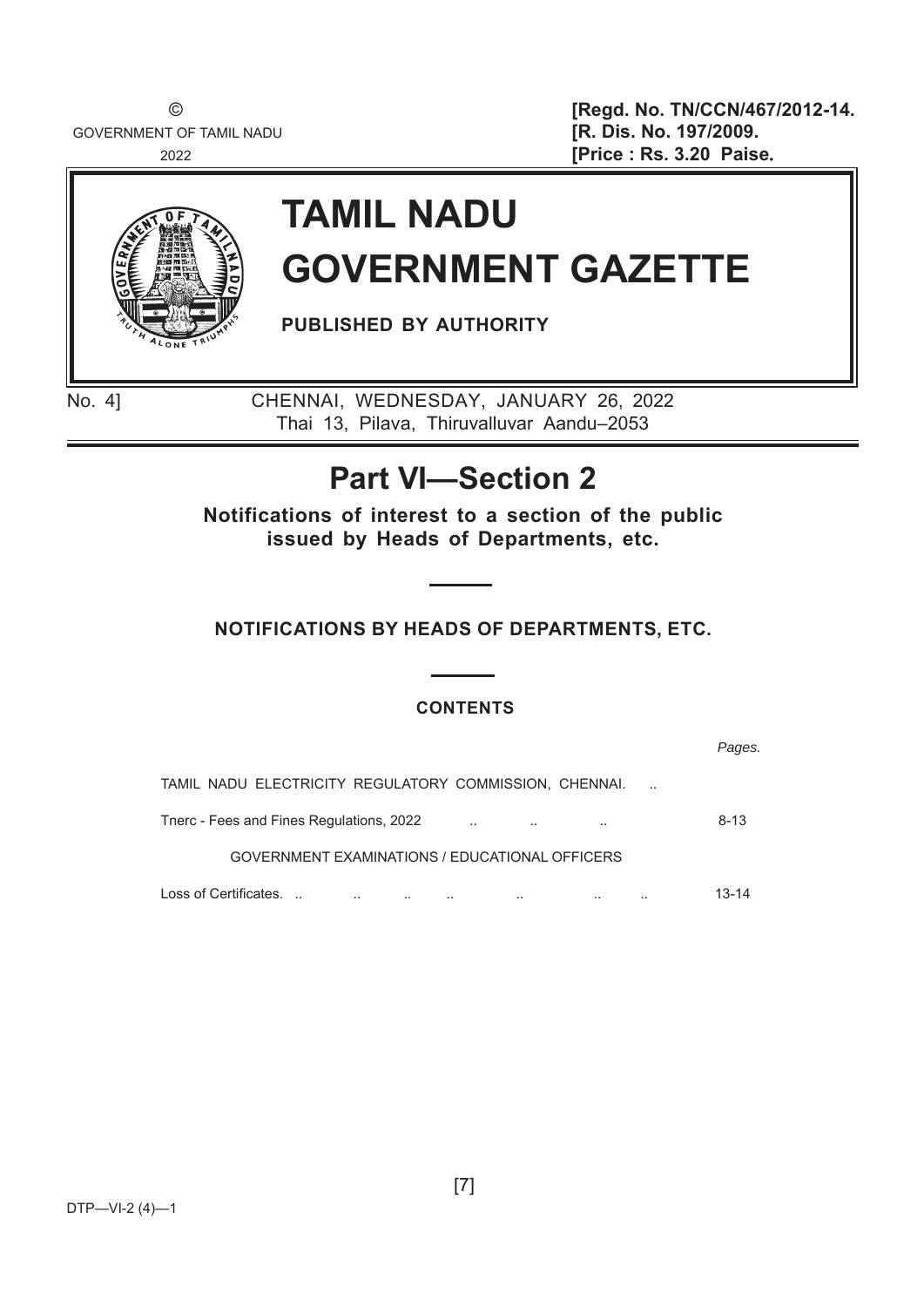### **NOTIFICATIONS BY HEADS OF DEPARTMENTS, ETC.**

TAMIL NADU ELECTRICITY REGULATORY COMMISSION, CHENNAI.

### **Tnerc - Fees and Fines Rregulation, 2022.**

*(Lr.No. TNERC/Legal/50/D.No.36/2022/07-01-2022)*

*(Notifi cation No.TNERC/F&F-1/2022)* 

### No. VI(2)/10/2022.

In exercise of the powers conferred on it by clause (g) of sub-section (1) of Section 86 of the Electricity Act, 2003 (Act 36 of 2003) and all powers enabling it in that behalf, the Tamil Nadu Electricity Regulatory Commission hereby makes the following Regulations:-

These Regulations supersede Tamil Nadu Electricity Regulatory Commission – Fees and Fines Regulations, 2004 published in Notification No.TNERC/F&F/4/2, dated 08-01-2004 and all amendments issued thereafter to the said notification in the Gazette dated 18th February, 2004.

- 1. (i) These Regulations may be called the "Tamil Nadu Electricity Regulatory Commission Fees and Fines Regulations, 2022".
	- (ii) They shall come into force on the date of their publication in the *Tamil Nadu Government Gazette.*
- 2. In these Regulations, the words or expressions shall bear the same meaning as in the Electricity Act, 2003 or the other regulations issued by the Commission.
- 3. (i) Every petition, application or grievance made to the Commission shall be made by payment of the appropriate fees specified in these regulations.

(ii) The fees or the fines payable to the Commission as prescribed under these regulations or Conduct of Business Regulations shall normally be paid by means of bank draft or Banker's cheque drawn in favour of the Secretary, Tamil Nadu Electricity Regulatory Commission, payable at Chennai or through online mode. For amounts not exceeding Rs.1000, Secretary may accept cash payments. Licensees may be permitted to issue cheques, payable at Chennai.

 (iii) The payments received as above by the Secretary of the Commission shall be deposited in a Bank Account to be maintained by the Commission in such branches as the Commission may direct from time to time.

(iv) The Commission shall be entitled to add, amend, alter or waive the amounts of fees or fines payable as provided in these regulations by an order to be made in this regard.

- 4. For purposes of convenience and the knowledge of public, the petitions presented before the Commission shall be categorized as follows:
	- (i) Petition for Licensing to be registered as L.P.
	- (ii) Tariff petition to be registered as T.P.
	- (iii) Dispute Resolution Petition to be registered as D.R.P.
	- (iv) Review petition to be registered as R.P.
	- (v) Miscellaneous petition to be registered as M.P.
	- (vi) Power Purchase Approval Petition to be registered as P.P.A.P.

 (vii) Petitions to be posted for maintainability or to be heard before numbering are to be registered as P.R.C. (Pre-Registration Case)

- (viii) Remand cases to be registered as R.A.
- (ix) Transferred cases to be registered as T.A.

 (x) Consumer grievances about utility or general nature and not falling under Miscellaneous petition – to be treated as normal office disposal.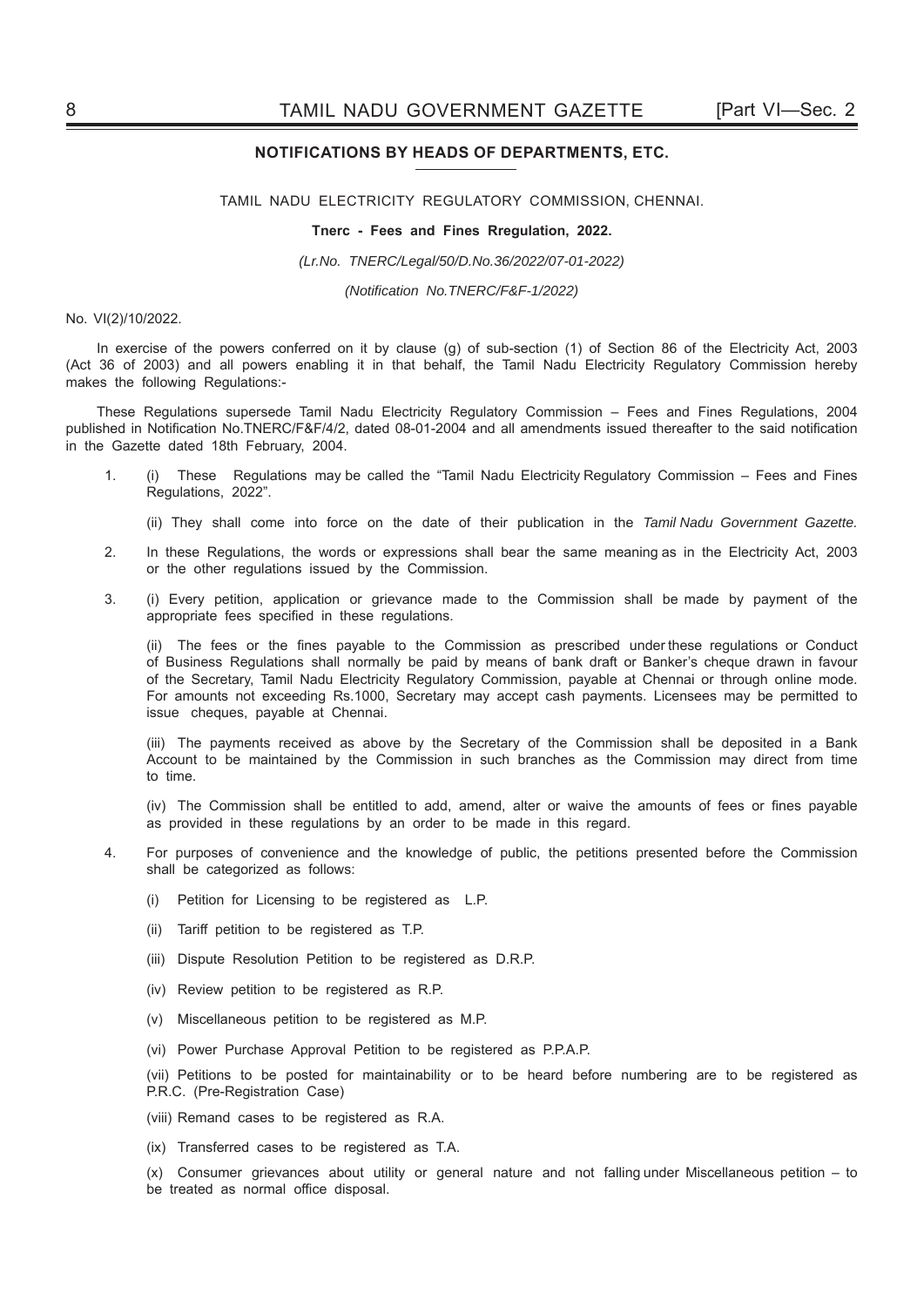- 5. The fees payable to State Load Dispatch Centre by the Generating Companies and Licensees engaged in Intra State Transmission of electricity as stipulated under sub-section (3) of Section 32 of the Electricity Act, 2003 shall be decided by the Commission from time to time.
- 6. The fee structure for (a) determination of grid, bulk or retail tariff (b) transmission tariff and petitions on these tariff (c) petitions/ applications for approval of power purchase or procurement process and (d) Miscellaneous is furnished in the table below:-

| SI.<br>No.   | Nature of Application / Petition                                                                                                                                                                            | Fees                                                                                                                                                                                                                                                                                            |  |  |
|--------------|-------------------------------------------------------------------------------------------------------------------------------------------------------------------------------------------------------------|-------------------------------------------------------------------------------------------------------------------------------------------------------------------------------------------------------------------------------------------------------------------------------------------------|--|--|
| $\mathbf{1}$ | Determination of Grid, Bulk or Retail Tariff                                                                                                                                                                | 0.02% of the revenue receipts in the preceding<br>year in case of an existing licensee or the expected<br>revenue, receipts in the year for which the tariff is<br>determined by the Commission in the case of a new<br>Licensee, as the case may be with a maximum limit<br>of Rs.2.25 crores. |  |  |
| 2            | Determination of Transmission Tariff                                                                                                                                                                        | 0.02% of the Revenue receipt in the preceding year<br>in the case of an existing licensee or the expected<br>revenue receipt in the year for which the tariff is to<br>be determined by the Commission in case of new<br>Licensee, as the case may be, with a maximum limit<br>of Rs.25 lakhs   |  |  |
| 3            | Approval for fees and charges collectable by SLDC from<br>the generating companies and Licensees engaged in<br>Intra-State Transmission of Electricity under Section<br>32 (3) of the Electricity Act, 2003 | 0.02% of the revenue receipt in the preceding year                                                                                                                                                                                                                                              |  |  |
| 4            | Review of Order as in (1), (2) (3) above for a                                                                                                                                                              |                                                                                                                                                                                                                                                                                                 |  |  |
|              | (a) Request by the original tariff petitioners themselves                                                                                                                                                   | 5% of the fees paid at the time of filing the original<br>tariff petition                                                                                                                                                                                                                       |  |  |
|              | (b) Request by an Association / Group / Organisation<br>registered under the Companies Act, 1956 (Act 1<br>of 1956) or any firm or other Corporate Body                                                     | Rs.15,000                                                                                                                                                                                                                                                                                       |  |  |
|              | (c) Request by an individual consumer                                                                                                                                                                       | Rs.1,000                                                                                                                                                                                                                                                                                        |  |  |
| 5            | Determination of Capital Cost of Projects wherein the<br>Power Purchase Agreement has not been approved by<br>the Commission                                                                                | Rs.2,000 per MW or part thereof                                                                                                                                                                                                                                                                 |  |  |
| 6            | Approval of agreement relating to Power Purchase or<br>procurement process                                                                                                                                  |                                                                                                                                                                                                                                                                                                 |  |  |
|              | (i) If the agreement is for a period of one year<br>and above which relates to conventional fuel<br>based plant                                                                                             | Rs.2,500 per MW or part thereof                                                                                                                                                                                                                                                                 |  |  |
|              | (ii) If the agreement is for a period of one year $\vert$ Rs.2,000 per MW or part thereof<br>and above which relates to Non-Conventional<br>& Renewable Sources of Energy including<br>co-generation        |                                                                                                                                                                                                                                                                                                 |  |  |
|              | (iii) If the agreement is for a period less than one<br>year which relates to Conventional fuel based plant                                                                                                 | Rs.1,250 per MW or part thereof                                                                                                                                                                                                                                                                 |  |  |
|              | (iv) If the agreement is for a period less than one year<br>which relates to Non-Conventional & Renewable<br>Sources of energy including co- generation                                                     | Rs.1,000 per MW or part thereof                                                                                                                                                                                                                                                                 |  |  |

### TABLE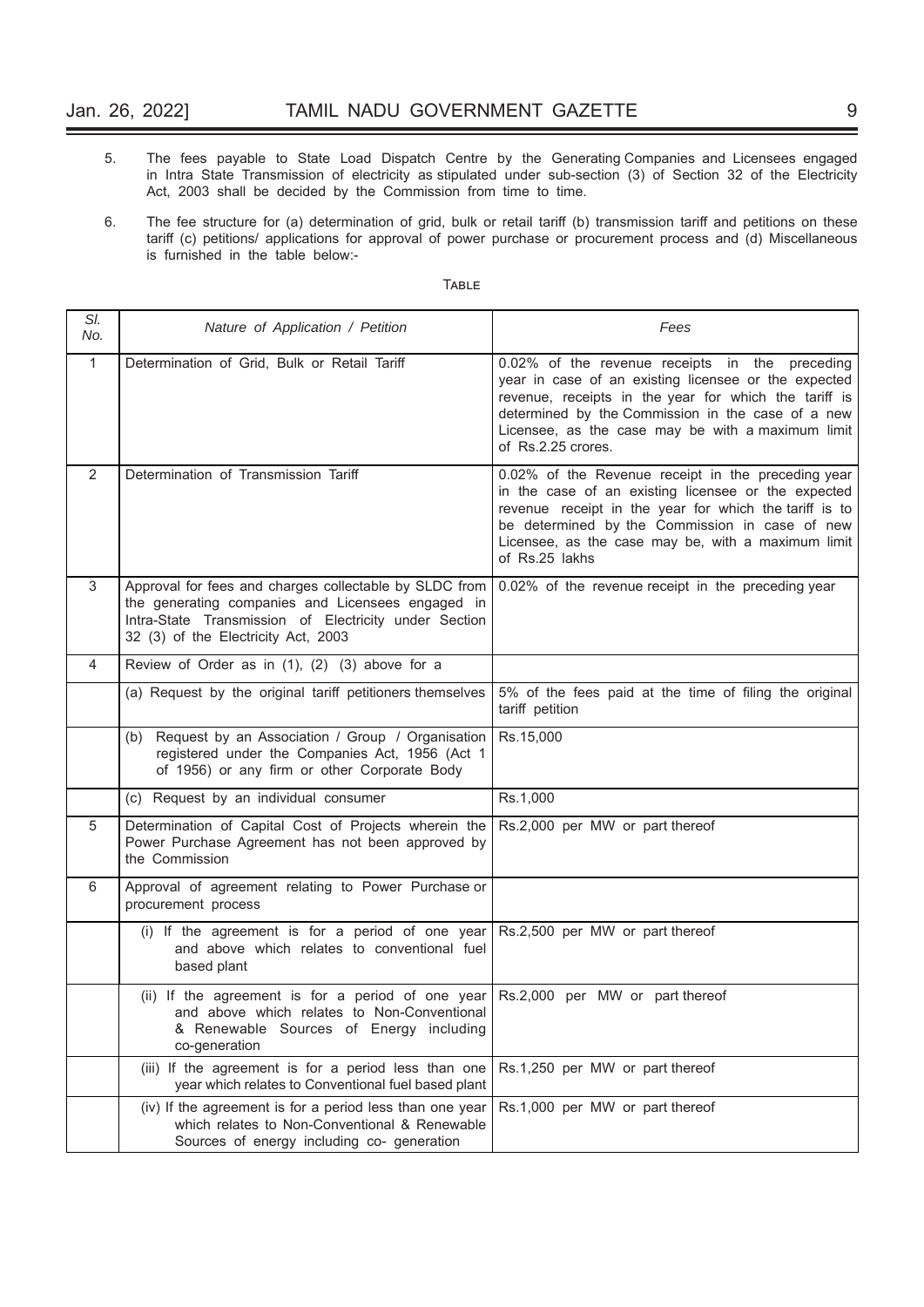## 10 TAMIL NADU GOVERNMENT GAZETTE [Part VI—Sec. 2

| SI.<br>No.     | Nature of Application / Petition                                                                                                                                                                                                                                                                                                                                                                                                                                                                             | Fees        |  |  |
|----------------|--------------------------------------------------------------------------------------------------------------------------------------------------------------------------------------------------------------------------------------------------------------------------------------------------------------------------------------------------------------------------------------------------------------------------------------------------------------------------------------------------------------|-------------|--|--|
|                | Note: In cases where the Commission declines to<br>approve a Power Purchase Agreement, the fees paid at<br>the time of filing the said application shall be refunded<br>after deducting any reasonable expenses incurred by the<br>Commission in processing the said petition or application,<br>as may be decided by the Commission.                                                                                                                                                                        |             |  |  |
| $\overline{7}$ | Review of order passed on Power Purchase or<br><b>Procurement Process</b>                                                                                                                                                                                                                                                                                                                                                                                                                                    | Rs.50,000   |  |  |
| 8              | (a) Miscellaneous Petitions filed by individuals, not<br>covered by other listed categories                                                                                                                                                                                                                                                                                                                                                                                                                  | Rs.1000     |  |  |
|                | (b) Miscellaneous Petitions not covered by other<br>listed categories and filed by any organization<br>registered under the Companies Act, 1956<br>(Act 1 of 1956) or any firm or other Corporate<br>Body / Government entities.                                                                                                                                                                                                                                                                             | Rs.25,000   |  |  |
|                | (c) For any Interlocutory Application (IA) in any<br>main petition filed before the Commission by<br>an individual                                                                                                                                                                                                                                                                                                                                                                                           | Rs.500      |  |  |
|                | (d) For I.A. filed by any organization registered<br>under the Companies Act, 1956 or any Firm<br>or any other Corporate Body registered under<br>other Statutes                                                                                                                                                                                                                                                                                                                                             | Rs.1000     |  |  |
|                | (e) For I.A. filed by any other Association of<br>Consumers or Generators                                                                                                                                                                                                                                                                                                                                                                                                                                    | Rs.1000     |  |  |
| 9              | Miscellaneous Petitions filed by Associations or Groups<br>not covered by other listed categories                                                                                                                                                                                                                                                                                                                                                                                                            |             |  |  |
|                | (a) Miscellaneous Petitions filed by Registered<br>Association of consumers or generators                                                                                                                                                                                                                                                                                                                                                                                                                    | Rs.2,50,000 |  |  |
|                | (b) Miscellaneous Petitions filed by other Registered<br>Associations                                                                                                                                                                                                                                                                                                                                                                                                                                        | Rs.10,000   |  |  |
|                | For the purpose of Regulations $6(8)$ and $6(9)$ of these<br>regulations,                                                                                                                                                                                                                                                                                                                                                                                                                                    |             |  |  |
|                | 1. Miscellaneous Petitions shall mean and include the<br>following:-                                                                                                                                                                                                                                                                                                                                                                                                                                         |             |  |  |
|                | (a) Petition for enforcement of any earlier orders of<br>the Commission already issued or petition for<br>enforcement of any regulation or any order passed<br>by CGRF / Ombudsman including petitions under<br>Section 142                                                                                                                                                                                                                                                                                  |             |  |  |
|                | (b) Petitions seeking clarifications on the orders /<br>regulations already issued not being in the nature<br>of seeking opinion in the first instance.                                                                                                                                                                                                                                                                                                                                                      |             |  |  |
|                | (c) All petitions which are not covered by listed<br>categirues                                                                                                                                                                                                                                                                                                                                                                                                                                              |             |  |  |
|                | (d) declaratory relief not amounting to monetary claims<br>directly or indirectly<br>or change in law,<br>but does not include the petitions on individual<br>consumer dispute which can be redressed by<br>the Consumer Grievance Redressal Forum or<br>Electricity Ombudsman and<br>petitions on official<br>mis-conduct of the officials staff of the Licensee<br>requiring Departmental Proceedings or vigilance<br>enquiry and petitions relating to unauthorised<br>usage of energy or theft of energy |             |  |  |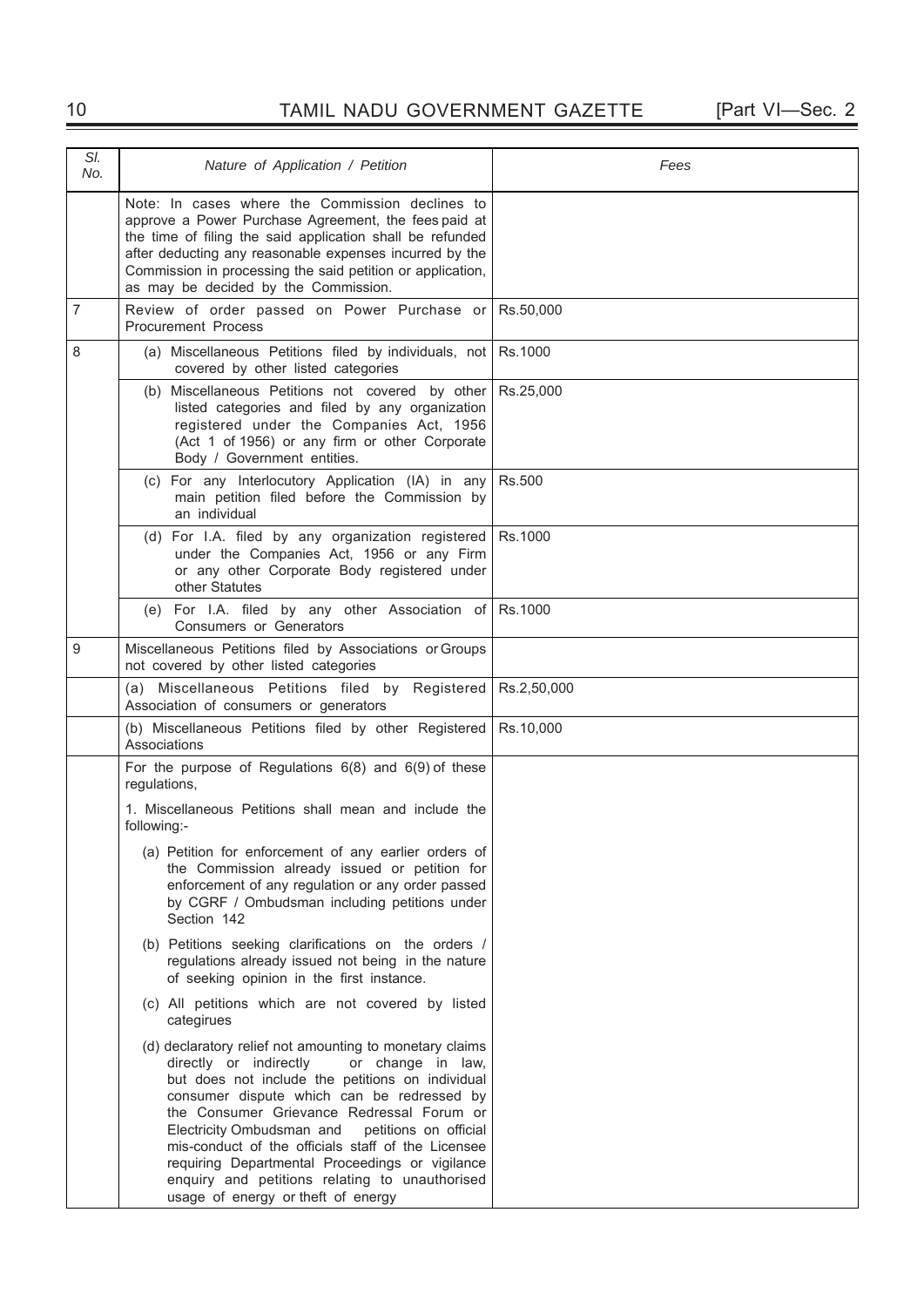### Jan. 26, 2022] TAMIL NADU GOVERNMENT GAZETTE 11

| SI.<br>No. | Nature of Application / Petition                                                                                                                                                                                       | Fees                                                                                                                                  |  |  |
|------------|------------------------------------------------------------------------------------------------------------------------------------------------------------------------------------------------------------------------|---------------------------------------------------------------------------------------------------------------------------------------|--|--|
| 10         | For adjudication of disputes between Licensees and                                                                                                                                                                     | Slab Rate:                                                                                                                            |  |  |
|            | generating companies under section 86 (1) (f) of the Act<br>or for adjudication of disputes under any other provision<br>of the Electricity Act, 2003 or regulations, rules and<br>orders made thereunder              | (i)<br>Upto $Rs.100$ crores $-1\%$ of the claim /<br>amount in dispute                                                                |  |  |
|            |                                                                                                                                                                                                                        | For portion of the claim / amount in dispute<br>(ii)<br>which is above Rs.100 crores and upto Rs.150<br>crores $-0.75%$ of the claim. |  |  |
|            |                                                                                                                                                                                                                        | For portion of the claim / amount in dispute<br>(iii)<br>which is above Rs.150 crores - 0.50% of<br>the claim                         |  |  |
|            |                                                                                                                                                                                                                        | subject to a minimum of Rs.75,000/-                                                                                                   |  |  |
| 11         | Fees for Review Petition                                                                                                                                                                                               |                                                                                                                                       |  |  |
|            | (ii) Review Petition filed by an individual against the<br>orders of the Commission in a Miscellaneous Petition                                                                                                        | Rs.500                                                                                                                                |  |  |
|            | (iii) Review Petition filed by any organization registered<br>under the Companies Act, 1956 (C.A. No. 1 of<br>1956) or any firm or Corporate Body against the<br>orders in Miscellaneous Petition/Government entities. | Rs.6000                                                                                                                               |  |  |
|            | (iv) Review Petition filed by registered association of<br>consumer or generators against the orders in a<br>Miscellaneous Petition                                                                                    | Rs.25,000                                                                                                                             |  |  |
|            | (v) Review Petition filed against the orders in a 12% of the fees paid inoriginal D.R.P.<br>Dispute Resolution Petition (DRP)                                                                                          |                                                                                                                                       |  |  |
|            | For the purpose of Regulation 10 of these Regulations<br>the terms amount in dispute and claim shall mean<br>and include:-                                                                                             |                                                                                                                                       |  |  |
|            | (a) All monetary claims expressly stated in the<br>prayer or any part of the petition or found<br>in the documents filed thereto.                                                                                      |                                                                                                                                       |  |  |
|            | (b) A specified claim in the demand notice.                                                                                                                                                                            |                                                                                                                                       |  |  |
|            | (c) The value of Bank Guarantee or Performance<br>Guarantee or Liquidated Damages which is<br>sought to be not enforced.                                                                                               |                                                                                                                                       |  |  |
|            | (d) Any dispute not amounting to monetary claim<br>but requires adjudication by the Commission<br>subject to payment of minimum fee.                                                                                   |                                                                                                                                       |  |  |
| 12         | Inspection of orders or records of the Commission                                                                                                                                                                      | Rs.250 per day (Restricted to 2 hours)                                                                                                |  |  |
| 13         | Supply of copies of documents / orders of the<br>Commission                                                                                                                                                            | Rs.5/- per page                                                                                                                       |  |  |
| 14         | Complaint against the working of a utility by the end<br>user / consumer                                                                                                                                               | Nil                                                                                                                                   |  |  |

7 For various offences, non-compliances of the Act provisions, directions of the Commission, etc. the fines and penalties shall be governed by the respective provisions in the Act and Conduct of Business Regulations.

8 The fees to be paid for an appeal petition against the orders of the Assessing Officer under sub-section (1) of Section 127 of the Act shall be separately specified by the Commission.

 9. (1) The fees to be accompanied with application for grant of license under Licensing sub-section (1) of Section 15 of the Act shall be as prescribed by the Government under fee clause (a) of sub-section (2) of Section 180 of the Act.

 (2) The Licence fee payable by a licensee under the Tamil Nadu Electricity Regulatory Commission (Licensing) Regulations 2005 shall be as set out in the following Table:-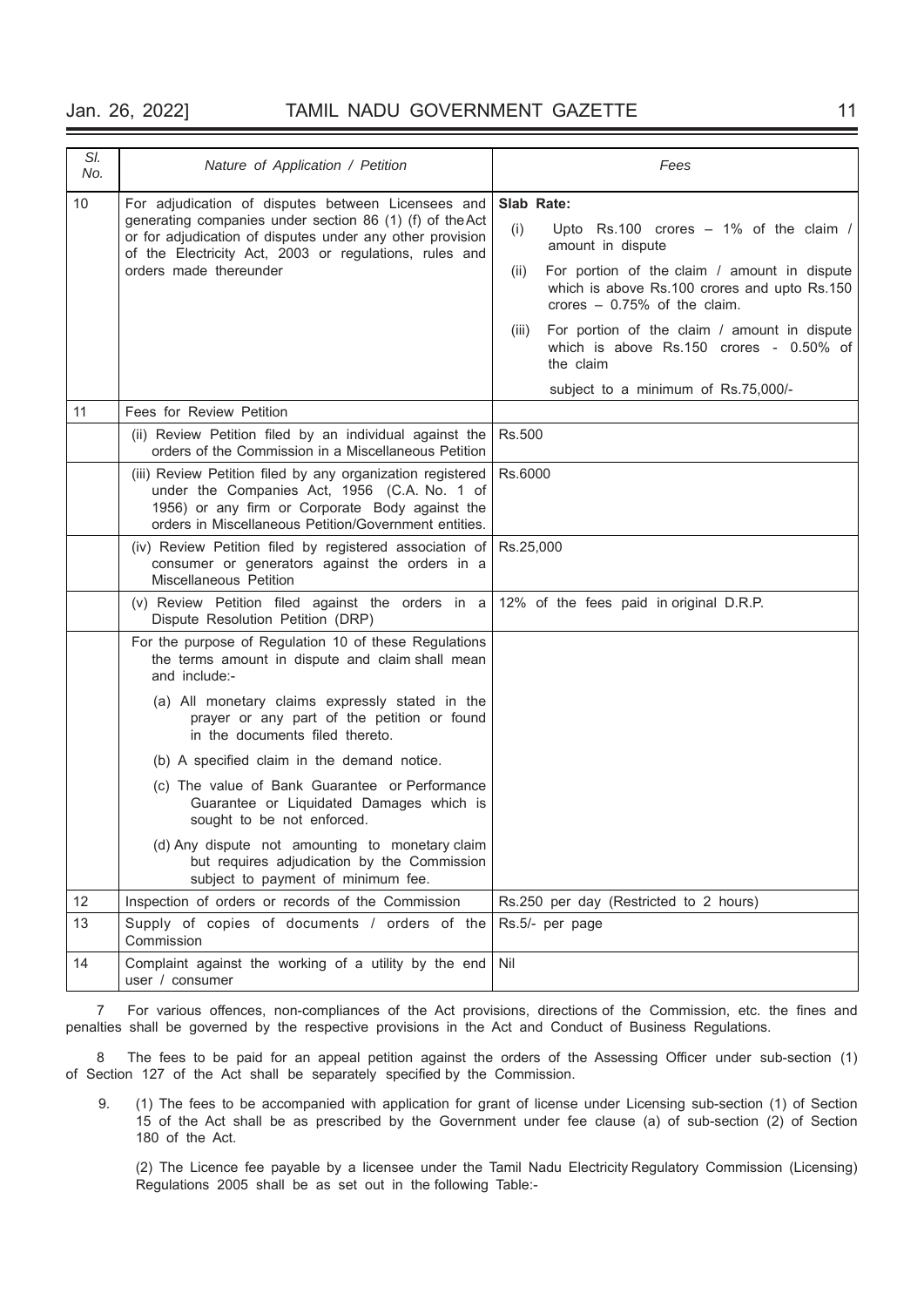TABLE

### Payment of Licence Fees

| S.No. | Particulars                                                                                | Fees                                                                                                                                        |  |
|-------|--------------------------------------------------------------------------------------------|---------------------------------------------------------------------------------------------------------------------------------------------|--|
| (1)   | (2)                                                                                        | (3)                                                                                                                                         |  |
| (a)   | Initial Licence Fees                                                                       |                                                                                                                                             |  |
|       | (i) Transmission                                                                           | Rs.1000/- MW of projected capacity subject to a minimum<br>of Rs.1 lakh and maximum of Rs.20 lakhs                                          |  |
|       | (ii) Distribution                                                                          | 0.002 paise per unit of electricity estimated to                                                                                            |  |
|       |                                                                                            | be sold during the year subject to a minimum of Rs. 2 lakhs<br>and maximum of Rs.10 lakhs                                                   |  |
|       | Trading<br>(iii)                                                                           | 0.04% of value estimated to be traded subject to a minimum<br>of Rs.3 lakhs.                                                                |  |
| (b)   | Annual Licence Fees                                                                        |                                                                                                                                             |  |
|       | (i) Annual Licence Fees - Transmission                                                     | Rs.500/MW of capacity available at the end of the previous<br>year subject to a minimum of Rs.50,000/-                                      |  |
|       | (ii) Annual Licence Fees - Distribution                                                    | 0.02 paise per unit of electricity proposed to be sold during<br>the year subject to a minimum of Rs.20 lakhs and maximum<br>of Rs.2 crore. |  |
|       | (iii) Trading                                                                              | 0.02% of value estimated to be traded subject to a minimum<br>of Rs.2 lakhs                                                                 |  |
| (c)   | Grant of exemption under Section 13 of the<br>Electricity Act, 2003.                       | Rs.10,000                                                                                                                                   |  |
| (d)   | Making amendments / alterations to the terms<br>and conditions of licence under section 18 | Rs.20,000/-                                                                                                                                 |  |
| (e)   | Grant of prior approval under section 17 of<br>the Act                                     | Rs.10,000/-                                                                                                                                 |  |

10. (1) Where the petitioner withdraws a petition before taking up the petition on file and numbering it, he shall be liable to pay such cost as the Commission may award, except in cases filed by individuals, as reasonable expenses for processing the petition and after deducting the same, the balance amount of court fee paid by the petitioner shall be refunded to the petitioner.

(2) Upon such withdrawal, the petitioner shall be precluded from filing any fresh petition in respect of such subject matter or part of the claim covered by such subject matter.

 (3) Where a Writ Petition is transferred or remanded by the High Court to the Commission for disposal in accordance with law or where the petitioner files a petition before the Commission, the fees as applicable torespective category of petition as per these regulations shall be paid by the Petitioner.

Save as otherwise provided in these Regulations, the "Tamil Nadu Electricity Regulation–Fees and Fines Regulations, 2004 shall stand repealed from the date of commencement of these Regulations.

(By order of the Tamil Nadu Electricity Regulatory Commission)

6th January 2022.

Chennai–600 032, S.CHINNARAJALU, 6th January 2022. Secretary,  *Tamil Nadu Electricity, Regulatory Commission.*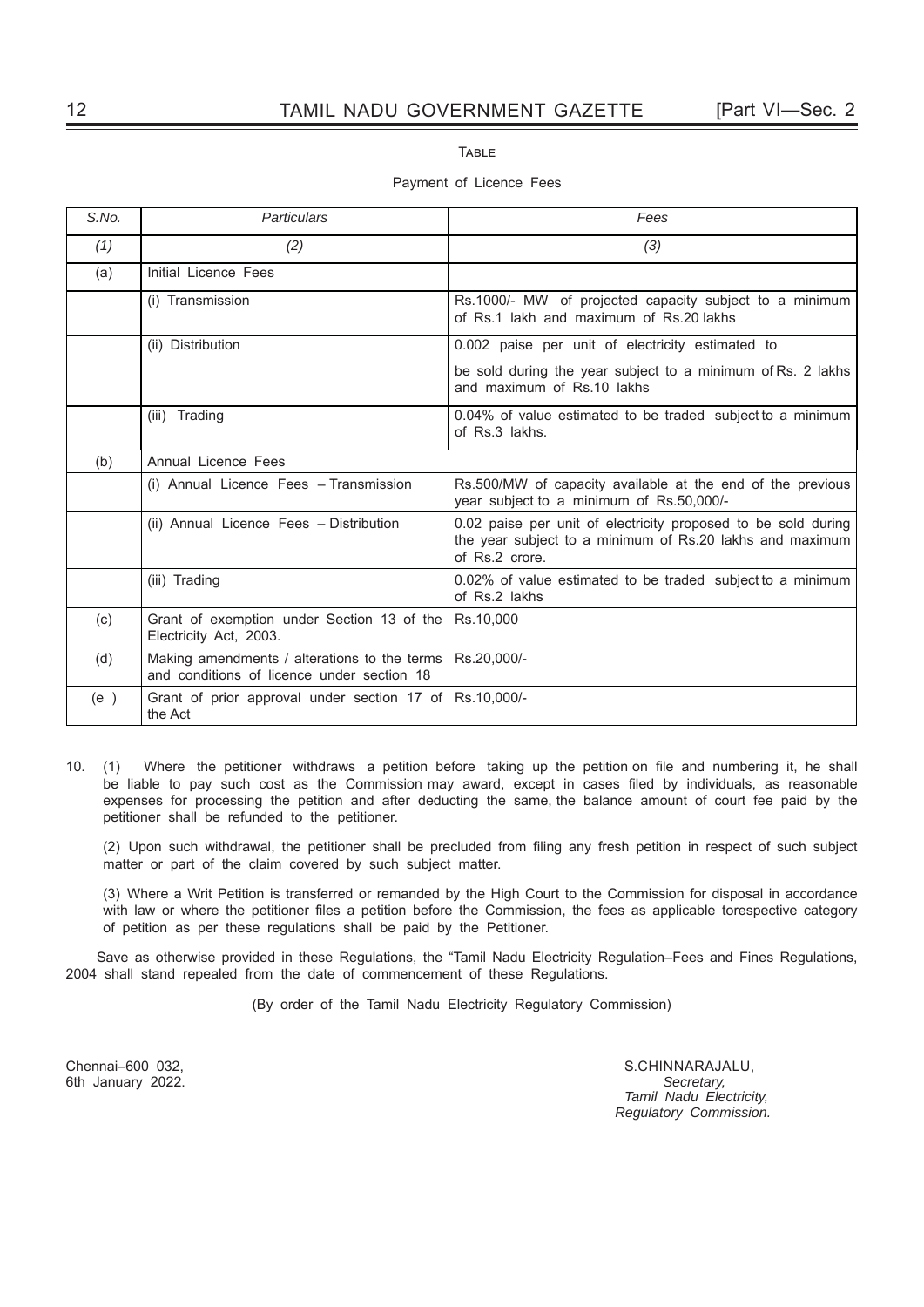### EXPLANATORY STATEMENT

The Hon'ble High Court of Madras in W.P. Nos.10944 of 2021 and other connected Writ Petitions directed the Commission to examine whether there exist any case of excessive filing of fees and take necessary action. The observations of the Hon'ble High Court of Madras is as follows:-

*"W.P.Nos.10944, 15030 and 23678 of 2021*

*Let the hearing stand over for a fortnight to enable the Tamil Nadu Regulatory Commission to consider, in consultation with all stakeholders, the serious prejudice caused by the perceived excessive filing fees and the access to justice being restricted as a consequence".*

Consequently, the Commission issued a Consultative Paper inviting comments from the stakeholders. The comments of the stakeholders mainly centre on the perceived excessive filing fees, proportionality to the cost of administration of justice and fees prevailing in other State Commissions. In this connection, the Finance Department of GoTN which is a stakeholder expressed its opinion as follows:-

### *"Letter No.134/DS/(SA)/Finance (PW-II)/2021, dated 13-10-2021 from Finance (PW-II) Department, Secretariat, Chennai-9.*

*2. In this regard, Finance Department is of the view that the fees should continue at the prevailing rates so as to avoid frivolous petitions. The Tamil Nadu Electricity Regulatory Commission is an autonomous regulatory body and is fully within its jurisdiction to fi x a fee for fi ling a petition before it. The system has worked well so far and need not*  be interrupted at this stage. Any petitioner who is confident of the cause of his petition should bear the cost. The *petitioners in this case are industries and not individual citizens".*

In order to finalize the regulations, the Commission decided to issue draft regulations for seeking comments of the stakeholders and fixed the last date for obtaining the comments of the stakeholders as on 24-12-2021. Thereafter, several comments have been received from the stakeholders which are mainly on the ground that the fee is excessive for dispute resolution related functions and that fee structure for dispute resolution requires a ceiling and that the fee has to be charged in proportion to the cost of administration of justice.

Considering the views of the stakeholders and Finance Department of GoTN and also the fees prevailing in other States especially Kerala and Karnataka which are more or similar to the Commission's Regulations, the present amendment seeks to give effect to the directions of the Hon'ble High Court of Madras in the matter of perceived excessive filing fees.

(By Order of the Tamil Nadu Electricity Regulatory Commission)

6th January 2022.

Chennai–600 032, S.CHINNARAJALU,  *Tamil Nadu Electricity, Regulatory Commission.*